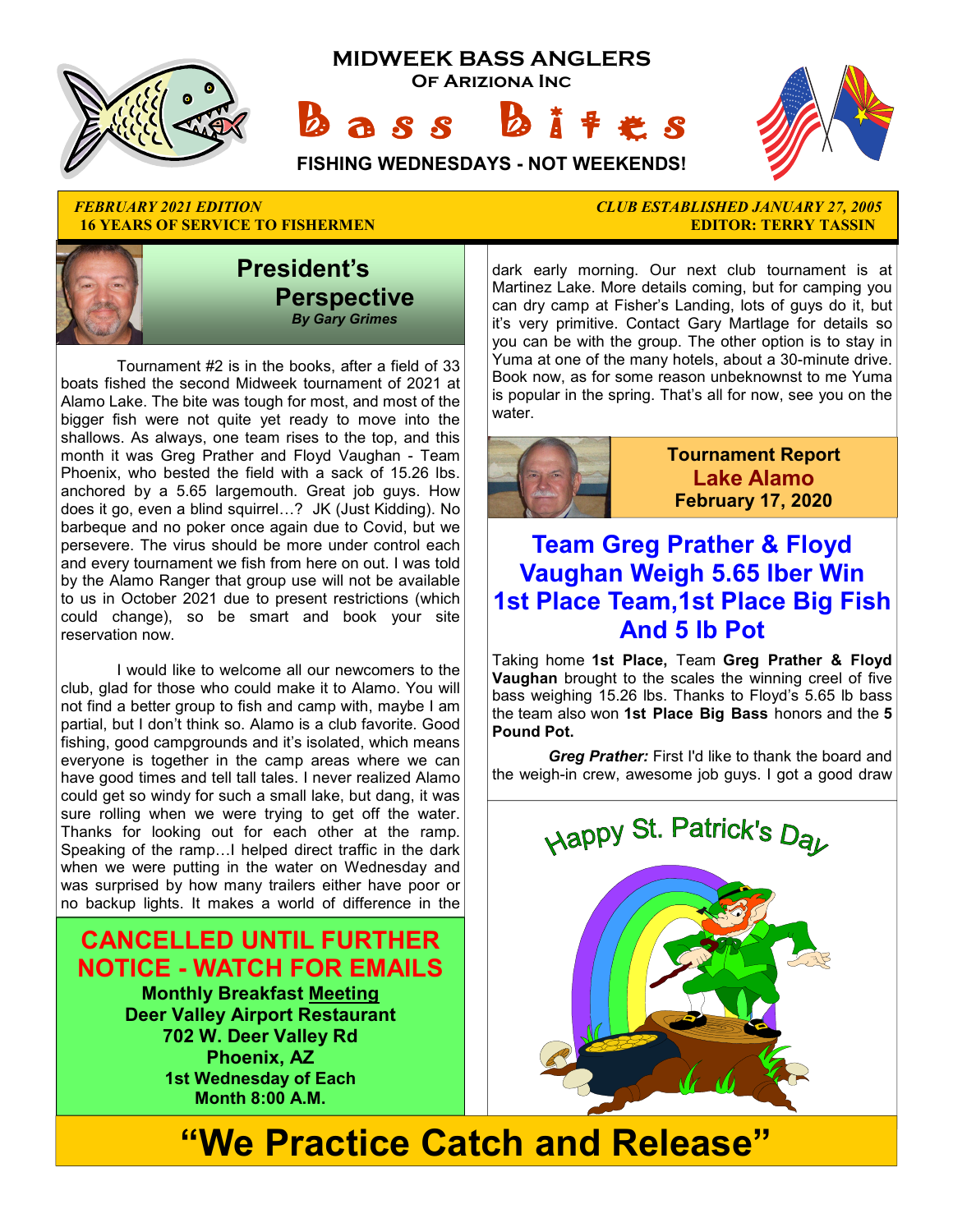#### *1st Pl Floyd Vaughan & Greg Prather*

with Floyd Vaughan. We pre-fished Sunday and found some fish in the main lake on Ned rigs and Shaky Heads. We tried flipping the river and some other stuff that didn't pan out. So Wednesday we stuck with our plan and fished the main lake. We had a limit by 8:30 AM with Ned Rigs and Shaky Heads. Gary Martlage had mentioned there was a spinner bait bite so when the finesse fishing slowed down we picked up the spinner baits. We got a 3 plus pounder and then Floyd caught the five pounder. We caught a lot of fish and culled several times increasing by a little bit more weight each time. Then the wind started blowing and the bite died. We had a great time in the group site camping and barbecuing with everybody. Floyd was a good partner and helped a lot with the front of the boat. I had a great time and look forward to next month's

### **Next Meeting - Next Tournament**

Our next club meeting for 2021 scheduled for **Wednesday, 3 March** starting at 8:00 AM, at **Deer Valley Airport Restaurant** (just one mile north of I-101 at the intersection of 7th Ave & Deer Valley Road) **has been cancelled** due to the Corona Virus situation. Pairings will be announced by email when completed.

The next club points tournament is scheduled for **Lake Martinez** on **17 March 2021.** Club launch headquarters and weigh-in location will be announced. Tournament hours are **Safe Light to 3 PM.** 

event at Martinez Lake.

### **Doyle Wofford & Donny Stevens Crank For 2nd Overall Finish**

In **2nd Place** Team **Doyle Wofford & Donny Stevens**  weighed five bass for a total weight of 13.04 lbs.

**Donny Stevens:** First off I would like to say thanks to my boater Doyle Wofford for taking us to the bigger fish in the morning. Secondly I'd like to say thank you to everybody that runs Midweek Bass; you guys really do your part and you step it up and I would just like to say thank you again.

 OK so, we were boat 19 and after watching 18 boats ahead of us go towards the dam Doyle decided to go the opposite direction. He pulled up to a point and on the second cast of the morning I hooked what turned out to be our biggest fish of the day on a red color crank bait and before 8 AM we had a limit in the boat, all on crank baits. The rest of the day was very slow until late in the day when we caught one more keeper on dropshot 5150 worms. Man I can still smell it lol. That fish culled another smaller fish that ultimately gave us 2nd Place overall. I would also like to congratulate 1st Place Team Greg and Floyd on a beautiful big fish and a really nice sack - good iob fellows.

 *Doyle Wofford:* Tournament day started off on a sour note when my truck failed to start. As I type this input, it is still sitting at one of the Alamo campsites.

 First and foremost, I'd like to thank Tom Atherton for towing my boat to the launch ramp and back to the

### **Emergency Bunk Repair**

#### *By Gary Grimes*

 I have gotten into the habit of doing a visual inspection of my trailer after putting my boat in the lake. Having had my share of trailer problems there are a few obvious things I look for, which can easily be caught with a casual walk around the trailer. I am looking for obvious damage readily visible to the eye including: welds, brake lines, lights, bunks, and anything else that looks amiss. While at Alamo this weekend fishing in new member Kurt Crawford's boat, I discovered one of his bunks was rotted, came unbolted on the front, causing the front of the bunk to slide over 6 inches, leaving the metal support exposed. This support would have ripped a hole in his hull when re-trailering the boat. Of course, we did not have the parts necessary for a proper fix, so I was told by a member to find some duct tape, which I couldn't find. Joe Denson suggested I used bungee cords, which he had used in the past. Not only did Joe suggest the bungees, he also had some with him, and personally secured the bunk to the trailer. Thanks a million Joe. This fix allowed two days of fishing. I was amazed and thought I would share.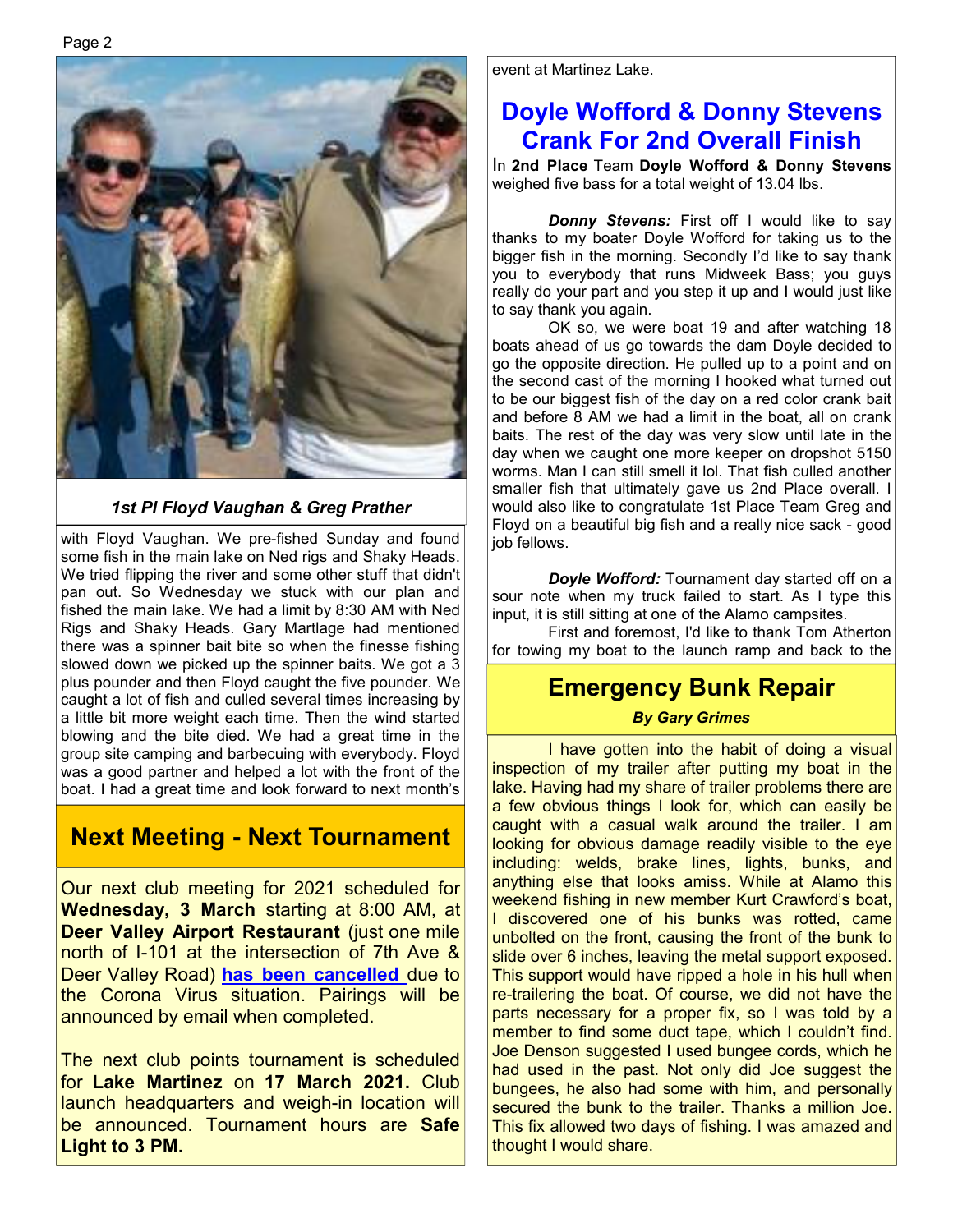

#### *2nd Place Donny Stevens & Doyle Wofford*

campsite after weigh-in. Next, I need to thank Casey Brown for towing the boat back to the valley. Not sure what I would have done without all the help. Now for the good news; I was fortunate enough to draw Donny Stevens for my co-angler. I've never fished with Donny but quickly learned that he's a great stick. I prefished Tuesday and caught only one fish up by the dam on a jig.

 My plan for Wednesday was to start near the dam but that quickly changed when I saw how many boats were ahead of us headed that way. I decided that we would start up river on a main lake point heading into a large cove that I've fished many times in the past. It turned out to be a great decision when Donny boated a 3.7 pounder on his second cast of the day using a crawdad color crankbait. I started out fishing a SPRO Little John crankbait and landed a keeper just a few minutes later. From there we took turns netting fish until we had a pretty nice limit by 8 AM. We caught and culled a couple more fish until about 10 AM and then the bite seemed to end for both of us. We were lucky enough to catch a few more throughout the day and I actually culled our smallest fish using a drop shot late when the wind was at its worst. Looking forward to seeing you all soon. By then I hope to be rolling up in a new truck.

### **Team Andrew Goettl & Ronnie Jimenez Overcome Mishaps**

#### **Membership**

As of February 19, 2021 the Midweek Bass Anglers of Arizona consists of **116**  dues paid active members.

### **For 3rd Place Finish**

Team **Andrew Goettl & Ronnie Jimenez** weighed five bass for 12.97 pounds and took home **Third Place**  honors.

*Andy Goettl:* Ronnie Jimenez and I met up on Tuesday morning to do a little pre-fishing for the tournament and I was extremely happy to learn that he is a former Marine. Needless to say, we seemed to hit it off pretty well.

 Tournament morning started with all the anticipation and expectations that we had formulated from the day before. We had a plan for what and where we would be fishing for the morning. We were boat 11 and it seemed like the 10 boats ahead of us were all going the same direction, so I did not spare the horses at take off. I was popping over wakes and passing boats up as fast as I could when I heard something bang off a power pole at the rear of the boat. Now anyone that knows me knows coffee and I have a special relationship. The bang was my travel mug ricocheting off the power pole, and since it was full, I am sure it was at the bottom of the lake before I dropped the trolling motor. Unfortunately, it wouldn't be the last thing to fly out of the boat that day.

 Ronnie started the day with a shad colored spinnerbait, and I was throwing a green pumpkin vibrating jig. At about 8:30 we had two rats in the boat and we were starting to get a bit rattled and worried we had missed something. Also at about 8:30, the world realized I was not at work and my phone started blowing up with text messages. I was getting frustrated and distracted answering the damn phone, and that's when it happened. I nonchalantly tossed the phone down to the front deck from about knee height; the phone took a funny bounce right out of the boat. I screamed and dropped to the deck reaching into the water in a desperate attempt to grab it, slipped and fell right after it. I managed to hold on to the

#### **Wickenburg Marine to the rescue.**

#### *By Gary Grimes*

 Ace Bailey at Wickenburg Marine is fast becoming the go-to mechanic for Midweek Bass Anglers and the Alamo tournament proved once again why we love him. Neal Burns discovered Monday night at the lake that he had a bad trailer wheel bearing, and was hoping to avoid damaging the trailer spindle. He contacted Ace at Wickenburg Marine Monday afternoon, and Ace offered to have his guy drive to the lake the next morning at 7AM and fix the trailer. Wow! As it turned out, Neal couldn't see any numbers on the bearing because it was in pieces, so he pulled the hub and met Ace at his shop at 8AM the next morning. Ace had Neal on his way by 9AM, you can't ask for better service than that. Wickenburg Marine specializes in bass boats and caters to bass fishermen. Ace is friendly, fair, fast and knowledgeable.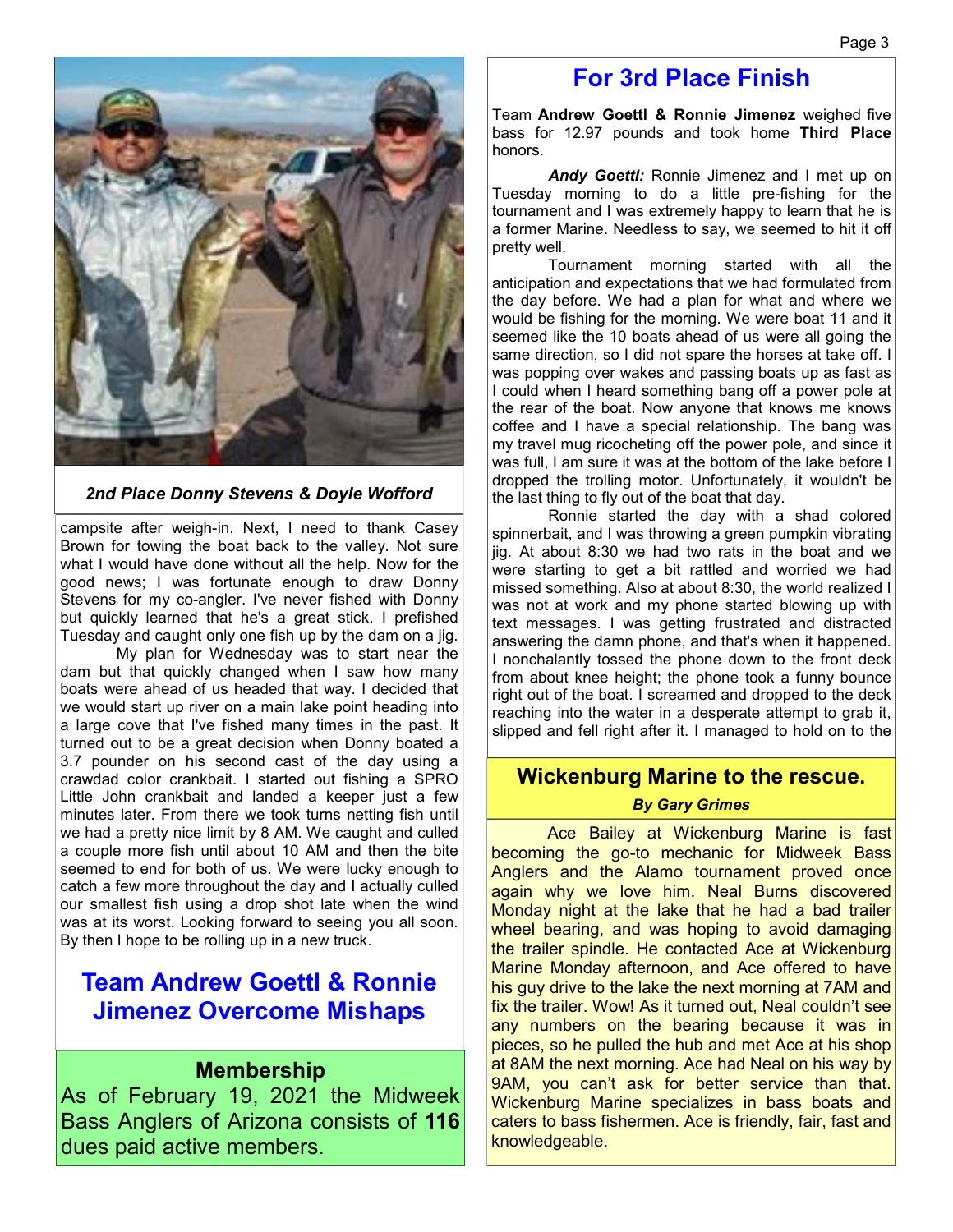

*3rd Place Andy Goettl & Ronnie Jimenez*

side of the boat and keep my upper half dry. Ronnie grabbed me and pulled me back into the boat, and now I am beginning to develop a bad attitude on how the day is going so far.

 After drying off and calling both my wife and my boss to let them know any further attempts to reach me will be in vain, I wrung out my socks, turned my rain pants inside out to dry and got back to fishing.

 Now I had caught 2 fish by this time but they were small 1 pounders and were not going to help pay for a new phone. We made another long run and God Bless Ronnie who had stuck to the white spinnerbait, he nailed 5 more 2 plus fish and we culled out the dinks. We resolved to stick to what we were doing no matter what for the rest of the day. I managed a few more high 2 plus pounders but Ronnie put our two 3 pounders in the box on the spinnerbait.

 All in all we managed about 12-15 fish, and culled up to 12.97 total pounds; good for a third place finish.

 As for the coffee cup, phone, soaked socks and drawers, well, I guess of all things Ronnie and I have seen and done, this was more of an expensive laugh than something to be mad about.

I got home at 7 PM and my wife informed me the

#### **Tournament Statistics**

Sixty-six contestants fished 8 hours each, bringing 139 bass to the scales for a total weight of 256.08 pounds with a 3.88 pound average total catch per fisherman. The average weight of each fish was 1.84 lbs. All fish were released alive back into the lake after weigh-in to fight again another day.

phone was still active and had 83% battery life left. I checked again near 8 PM and the phone was no longer receiving. I guess the waterproof Otterbox finally gave out.

### **Tournament submissions and how you can keep our TD's (Tournament Director) blood pressure from rising.**

#### *By Gary Grimes*

 Prior to each month's tournament, after all the registrations are submitted, we conduct a randomized draw and pair up boaters and co anglers. Immediately following the pairings, our tournament director will work to make sure that every boat has a co-angler, and vice versa. We do this early in the month in order to allow partners to talk and game plan for the lake. Inevitably, things happen that require we make changes in the pairings. The typical reasons are either boat problems or medical situations, both of which are typically unforeseen. Our TD then works to find partners for the remaining partner who still wishes to fish. We average over 30 boats per tournament, and our TD typically works 6-10 changes per month, which involves a lot of phone calls notifying all the parties involved and seeking replacements. Sometimes these problems occur when our TD is at the lake in the days prior to the tournament, which limits his ability to quickly resolve these issues. I mention this because these changes are the most frustrating part of being a TD. With that being said, we are seeking ways to minimize these changes, and one of the ways to help is to carefully choose your status when submitting your tournament entry.

- Boater the selection of this option means that you have an operational, tournament ready boat. The boat must be at least 15 feet in length, must steer using a steering wheel and not a tiller, must have a trolling motor, and must have functioning live wells. Operational means the boat is in working condition. Do not register as a boater if your boat is not working or is having problems that you hope do not arise on tournament day. Get it fixed, test it out, and if it works then you can put in the next tournament as a boater. If you are having problems with your boat that gives you uncertainty, do not register as a boater.
- Co Angler the selection of this option means that you wish to fish from the back of the boat as a co. You will bring your own gear and PFD, and willingly pay your boater the predetermined amount for that particular lake. We have no problem with boaters fishing as co anglers, it happens all the time for a variety of reasons.
- Can Fish as needed the selection of this option means that you have an operational, tournament ready boat but that you are willing to fish as either a coangler or an angler. You are basically leaving the decision up to the tournament director to use you as needed, which we will do.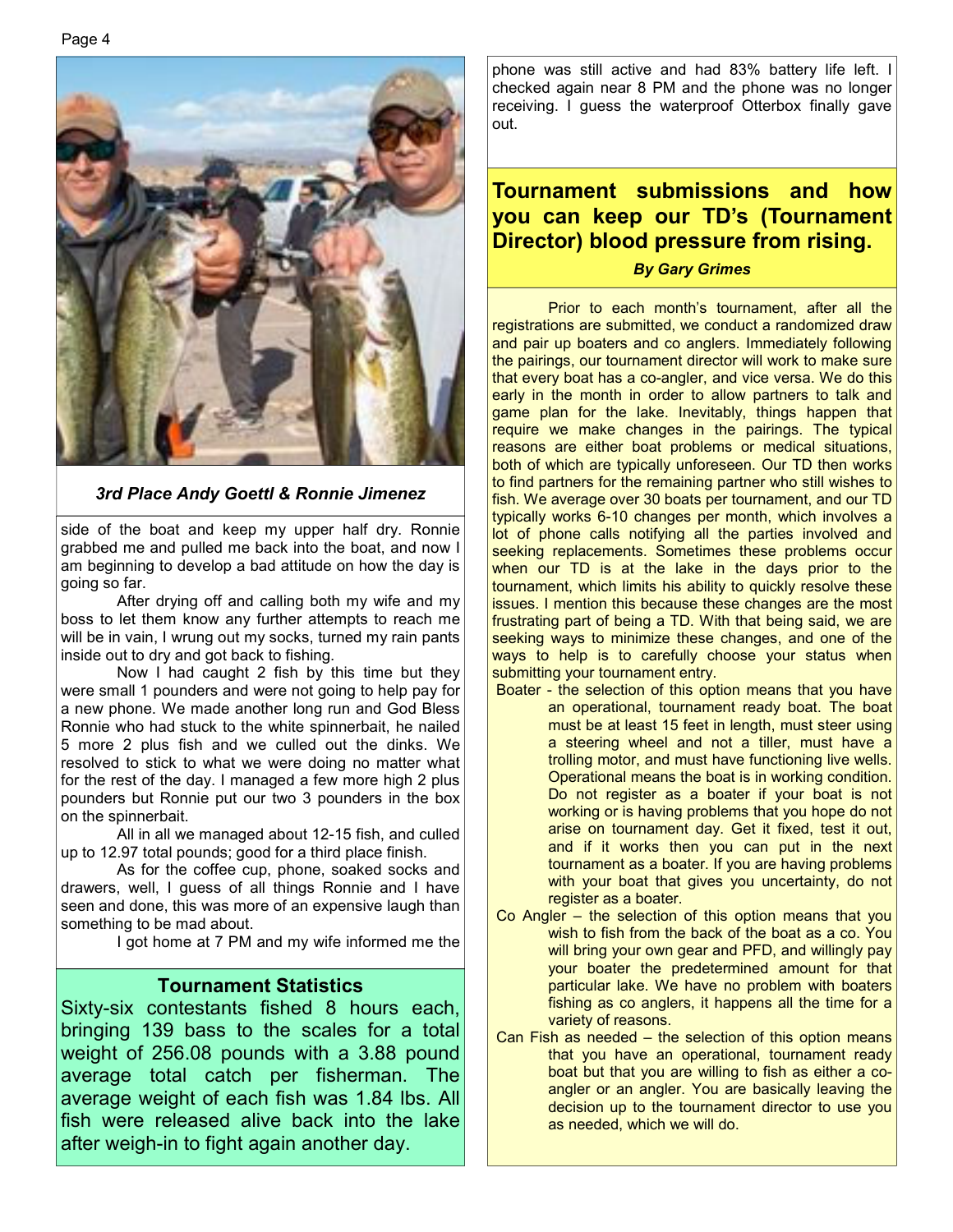

*4th Place Mark Peiffer & Gary Martlage* 

### **Team Martlage & Peiffer Take 4th Place Using Spinnerbaits**

Taking home **4th Place,** Team **Gary Martlage & Mark Peiffer** weighed five fish for a total weight of 12.03 lbs.

*Mark Peiffer:* Being new to the club, the experience was exactly what I was looking for. I've fun fished for years and wanted to improve my skill set, get out of my comfort zone, and learn some new (or old) things. I had the pleasure of fishing with Gary Martlage. It was awesome that Gary had a chance to prefish and find some key areas on the northern coves.

 From the beginning of the tournament Gary was telling me of a good spinnerbait bite. He put a 2 lb fish in the boat pretty quickly. He followed up with a small fish that we were hoping to cull. It was cool seeing Gary work his spinnerbait, almost like a worm, through the brush. I tried the spinnerbait, chatterbait, flipping a beaver and a drop shot. It was definitely a tough bite. We ran a few pockets and I picked up a couple of fish throwing across secondary points with the spinnerbait.

 Gary got our 5th fish in the last 25 minutes of the tournament. He was able to put close to a 3 lb fish in the livewell and cull that small fish we still had in the well. Thanks for the spinnerbait lesson Gary, I really enjoyed the day with you.

### **Vern Ridgway & David Sapyta Work Shallow Coves To Finish 5th**

A five fish bag weighing 11.59 lbs was enough to earn Team **Ridgway & Sapyta** the **5th Place** money.

 *Vern Ridgway:* Great job by the weigh-in crew; they moved people thru the lines fast! As boat number 3, we had plenty of time to watch most everybody launch, and what entertainment it was to observe.

 I met my partner David Sapyta early Monday morning (when I could get him out of that warm trailer) to begin our two day practice time. We worked every nook and cranny we could find on Alamo and caught a few here and there on this and that but could find no solid pattern.

 On game day we decided to go crank an area towards the dam and we were able to pick up a couple of fair size fish. We then moved to mid lake and threw jigs to no avail then decided to move up river where we caught our 5th fish about noon. The wind started to pick pretty good, so we crossed over to the north side and threw blades and were able to cull up twice with a little better fish. Most of the fish we caught were in 5 feet or less of water near or in the back of coves. We suspected they were preparing to do their mating ritual.

 David was a great fishing partner and we had a great time on Alamo's frog pond. The fish were caught on shallow running cranks, David's flick worm, his popcorn crankbait, Senkos, and blades. A fun tournament indeed, can't wait to go to Yuma next month.

 *David Sapyta:* Fishing with Vern is always a good day on the lake. I was throwing a peanut worm and flick shake also a blade bait for the fish I caught. Thanks to everyone running things it's always a great day.



*5th Place David Sapyta & Vern Ridgway*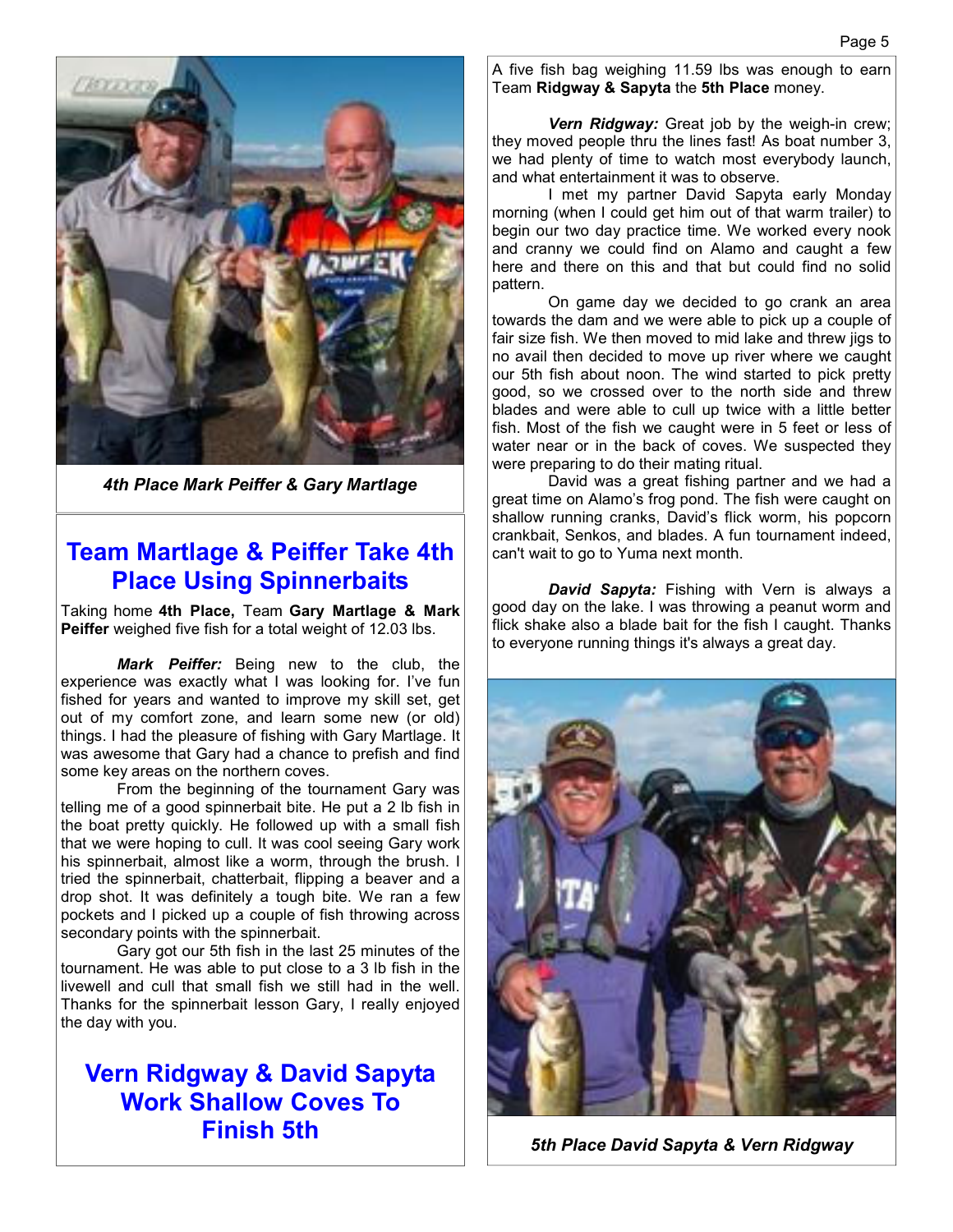### **Team Allen Wacker & Andrew Bell Crank Their Way To 6th Place**

Team **Allen Wacker & Andrew Bell** weighed five bass for 10.53 pounds and took home **6th Place** honors.

No catching report provided.



*6th Place Andrew Bell & Allen Wacker* 

### **Team Don Blume & Steve Rubenstein Work Dam Area To Finish 7th Overall**

In **7th Place** Team **Blume & Rubenstein** weighed five bass for a total weight of 10.35 lbs.

*Steve Rubenstein:* First I want to thank the Midweek crew for putting on a great tournament each month. My partner Don Blume also deserves a vote of thanks. I was supposed to be the co-angler, but Don had some trailer difficulties. As a result, we took my boat to use in the tournament. During practice we found an area near the dam that held fish and decided to concentrate on that area during the tourney. Don started cranking and I started finesse fishing on a Ned rig. I caught 2 quick fish. Then Don started hitting on his crank bait. He caught a keeper, and then nailed his 3.25 pounder, all on a crank bait. I had a few bites and missed them, but Don kept getting fish to fire on his crank.

 By 10 AM we had a limit. We kept catching a fish here and there and kept upgrading. It was a tough bite, but Don kept getting fish to fire on that crank. Then he got one on a jerk bait and a Texas rig with a craw. By the end of the day we had a little over 10 lbs onboard.

 I am relatively new to Arizona and still learning how to catch fish here. I am from Paradise, CA. and am use to catching Spotted Bass. It is totally different here. Don was good enough to take control of the boat and did a great job putting us on fish. As a result this was my first time finishing in the money. Thanks Don, I learned a lot.

 *Don Blume:* This started out to be 'one of those weeks' and I almost did not make it to the tournament. I went to Bartlett Monday and on the way home from the lake I had a trailer issue where my suspension broke causing my tire to bottom out in the fender. I limped my boat home on three tires. I called my partner Steve Rubenstein to break the bad news that I could not fish. Steve graciously offered up his boat, so I accepted and scrambled to pack and be ready in the morning.

 We pre-fished Tuesday from 8:30 to about 3 PM. We started off by the dam and I lost a 4 lber on a craw colored crankbait. I think Steve might have caught one on a Drop Shot or Ned rig in that area, but nothing really was going on. We then moved to a cove on the west side coming from the dam and got on a few with Drop Shot and Ned rigs, but they were only dinks. The wind kicked up about noon and our day was pretty much over.

 Tournament day we had to start where I lost our big fish, so we fished a stretch on the left side of the dam. My craw colored crank started working and Steve's Ned rig also got hot and we had an 8 lb limit by 9:30 AM. We pretty much hit this area over and over all day and continued to slowly cull fish. The crank and Chigger Craws rigged Texas style continued to pay off. For us, it was obvious the fish were eating Crayfish around rocks.



*7th Place Blume & Rubenstein*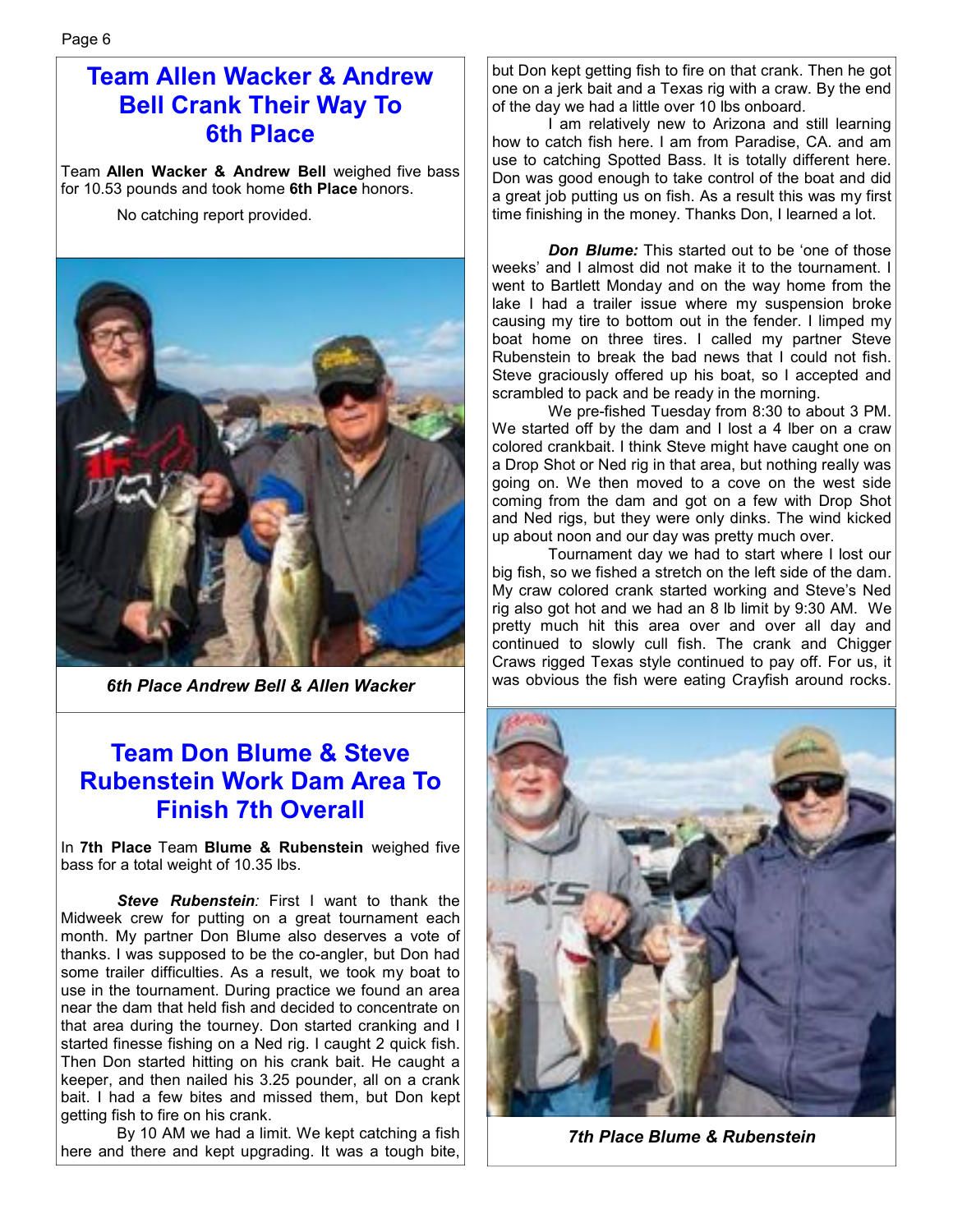We caught about 12 fish all day.

 So, the start of a frustrating week turned out to be a great trip.

### **Joe Denson & Joe Michels Fight Wind For 8th Overall**

In **8th Place** Team **Denson & Michels** weighed five bass for a total weight of 9.93 lbs.

No catching report submitted.



*8th Place Joe Michels & Joe Denson*

### **Medina & Moore Weigh-in 2nd Place Big Fish**

Team **Tony Medina & Doug Moore** weigh-in 3.77 lb bass thanks to Doug and win the **2nd Place Big Fish**  prize.

*Tony Medina:* Congratulations to the winners despite the rough water. Oh, what a tournament! We started out with our boat, not wanting to start, so we were left with using our trolling motor for most of the day.

 We started in the cove at the ramp which we worked for three hours and only caught two fish. Luckily my partner Doug Moore caught the Second Big Fish of the tournament, 3.77 lbs.

 After we fished out that cove we moved up the lake. Unfortunately, we got stuck on a reef and we couldn't raise the motor to get loose and we tried everything. Fortunately a Good Samaritan showed up in an inflatable boat. He went to his camp and brought us a battery. We were able to raise the motor and finish fishing



*2nd Place Big Bass - 3.77 lbs Doug Moore & Tony Medina* 

the tournament.

 Pre-fishing the day before the tournament I found a good spot where I caught two 3 pound fish, but we couldn't get to that spot without our big engine on tournament day. After the drama we saw after pre-fishing on Tuesday getting off the water in rough, windy conditions at the Cholla ramp was a real chore. The water at the other ramp was calm with no waves.

 We give thanks to the Good Samaritan for his intervention and allowing us to finish the tournament. After the tournament we returned his battery and expressed our great gratitude.

 I was lucky to draw Doug Moore. I'd never met him before, however I found out he's a great guy and a great fisherman. I hope to draw him again sometime.



#### **SO LONG AND THANKS FOR THE MEMORIES**

#### *By John Reichard*

I would like to thank all you club boaters who partnered with me throughout my years in the club; for being patient with me and sharing your techniques. I would also like to thank all the Co-Anglers for sharing your knowledge with me. I would like to thank all the members for having the faith in me to elect me your treasurer. Most of all I would like to thank all of you for being my friends.

Jan and I will be leaving to live with our daughter and son-in-law in southern California on March 1<sup>st</sup>.

It's been an honor my friends.

John Reichard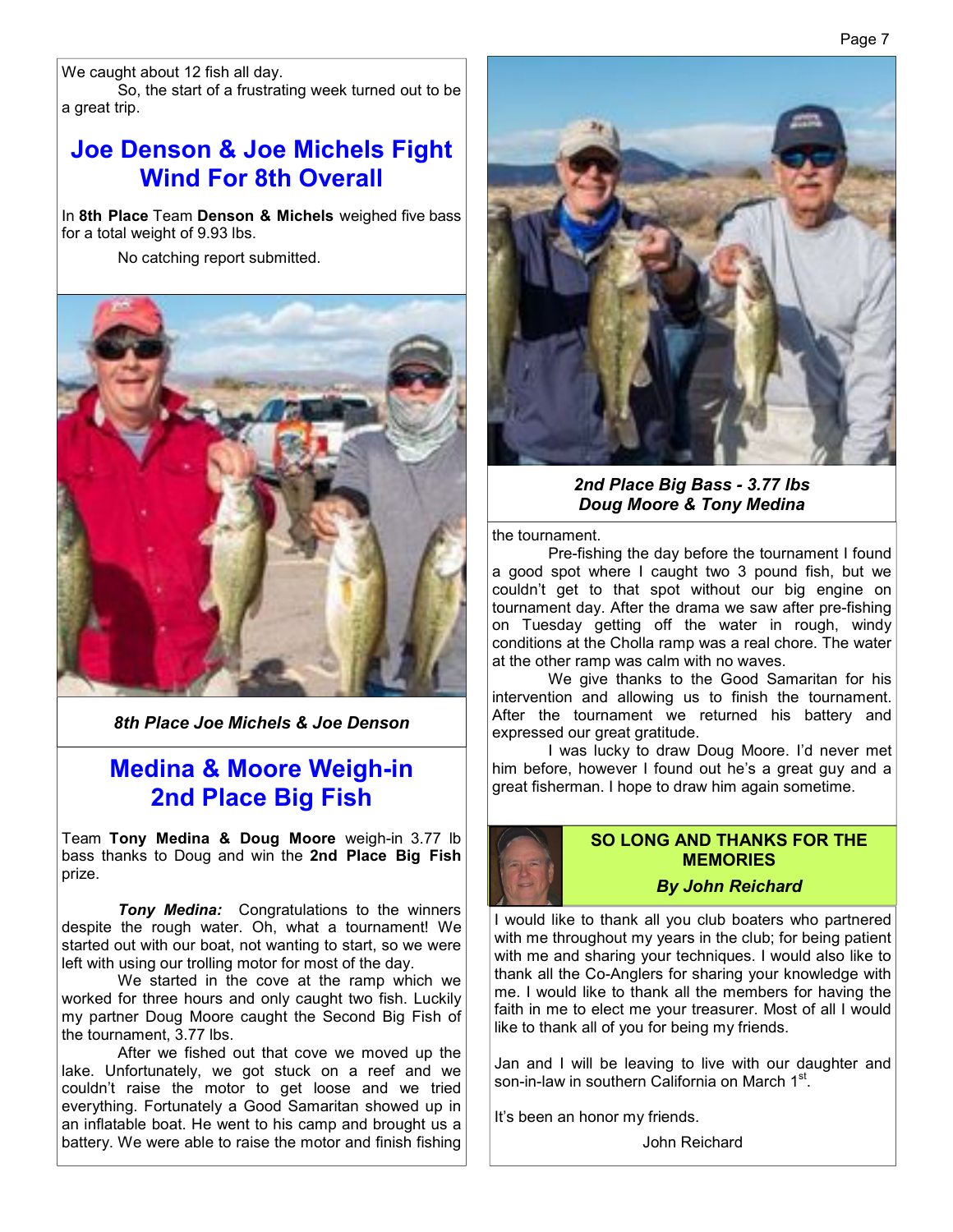Page 8



#### **Weighing-In**  *By Gary Martlage*  **Tournament Director**

As our 2<sup>nd</sup> tournament of the season is in the books, it looks like we are off to a great start. I was impressed after being the last to weigh-in and then being shuttled down to drop off my fish (by my great partner and volunteer shuttle driver, Mark Peiffer), that when I returned, all the weigh crew had disassembled and loaded up the weigh site! It is a pleasure to have so many members that volunteer, making our tournaments run so smoothly; hats off to all that helped.

 Our next tournament will be at Martinez (Fishers Landing). I have received numerous contacts about lodging in the area. Motels are available in Yuma - a 20 minute drive. Also, primitive camping is available for \$5 a night at Fishers. My advice is to make berthing arrangements on your own, then get with your partner to see if either of you might have a better accommodation lined-up in which to stay. You can book a room and then cancel it, if needed. There are other options if you qualify; if you are currently active duty military or retiree from military service, as they also offer cabins for rent – if available. Contact Jack Hughes, as he has done this before and he can give you the contact information to see if any are left for rent.

 Again, I would wait until the pairing draw is completed, and then try to coordinate something with your partner. It sure helps if you can drive together, and share accommodations this way.

 I am looking forward to seeing you all at the lake on March 17.



"If people enjoy buffets, then maybe the fish will too."

### **Remember these?**

For those who never saw the Burma Shave signs, here is a quick lesson in our history of the 1930s and '40s. Before the Interstates, when everyone drove the old two lane roads, *Burma Shave* signs would be posted all over the countryside in farmer's fields. They were small red signs with white letters. Five signs, about 100 feet apart, each containing 1 line of a 4 line couplet and the obligatory 5th sign advertising Burma Shave, a popular shaving cream. Here are some of the actual signs - read from the bottom up:



Let us hear from you. The newsletter is your vehicle for communicating and sharing with other club members.

Many of you have things to say, opinions to share.

Contact the Editor who would be delighted to hear from you.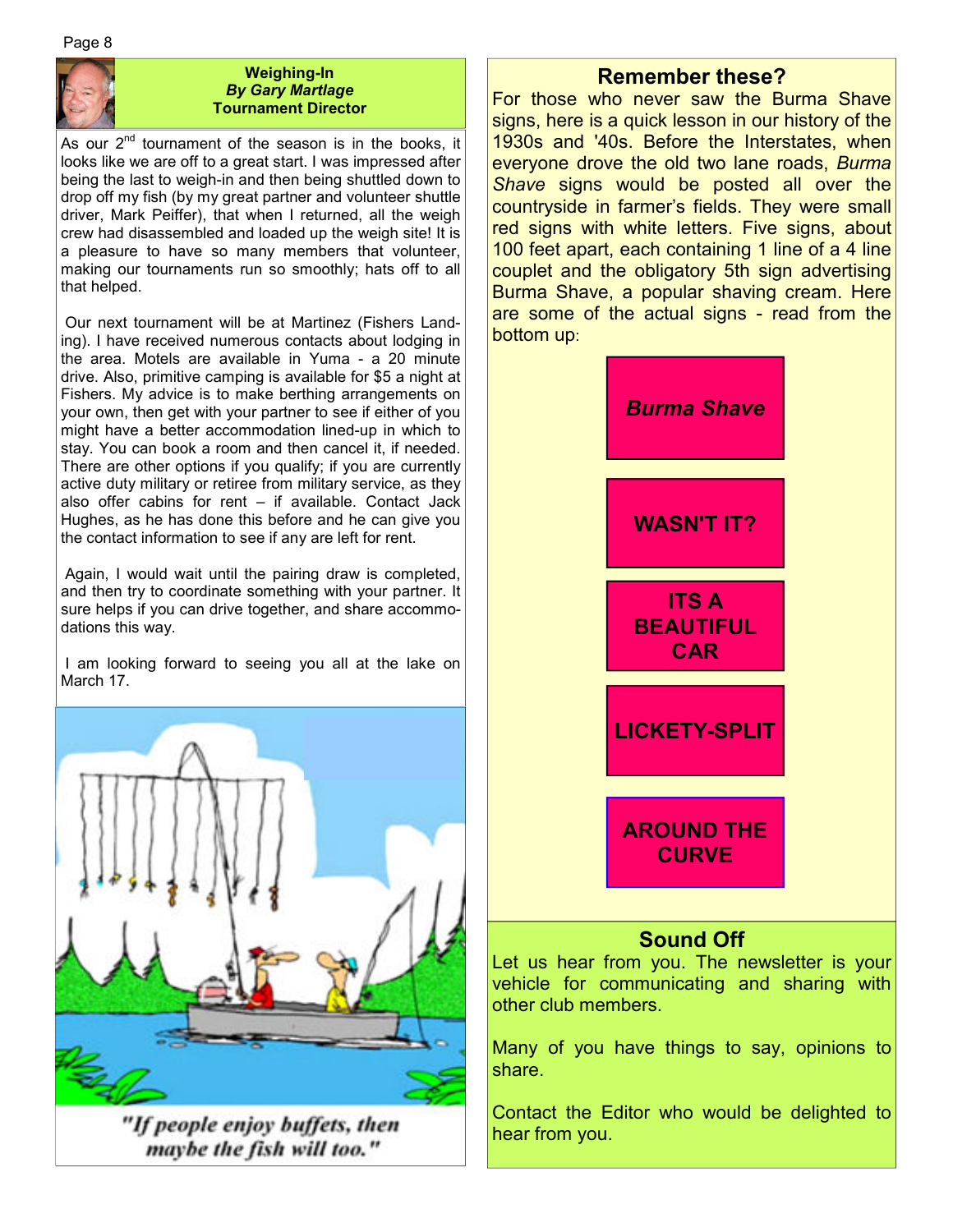# Photo Scrapbook - Lake Alamo- February 17, 2021